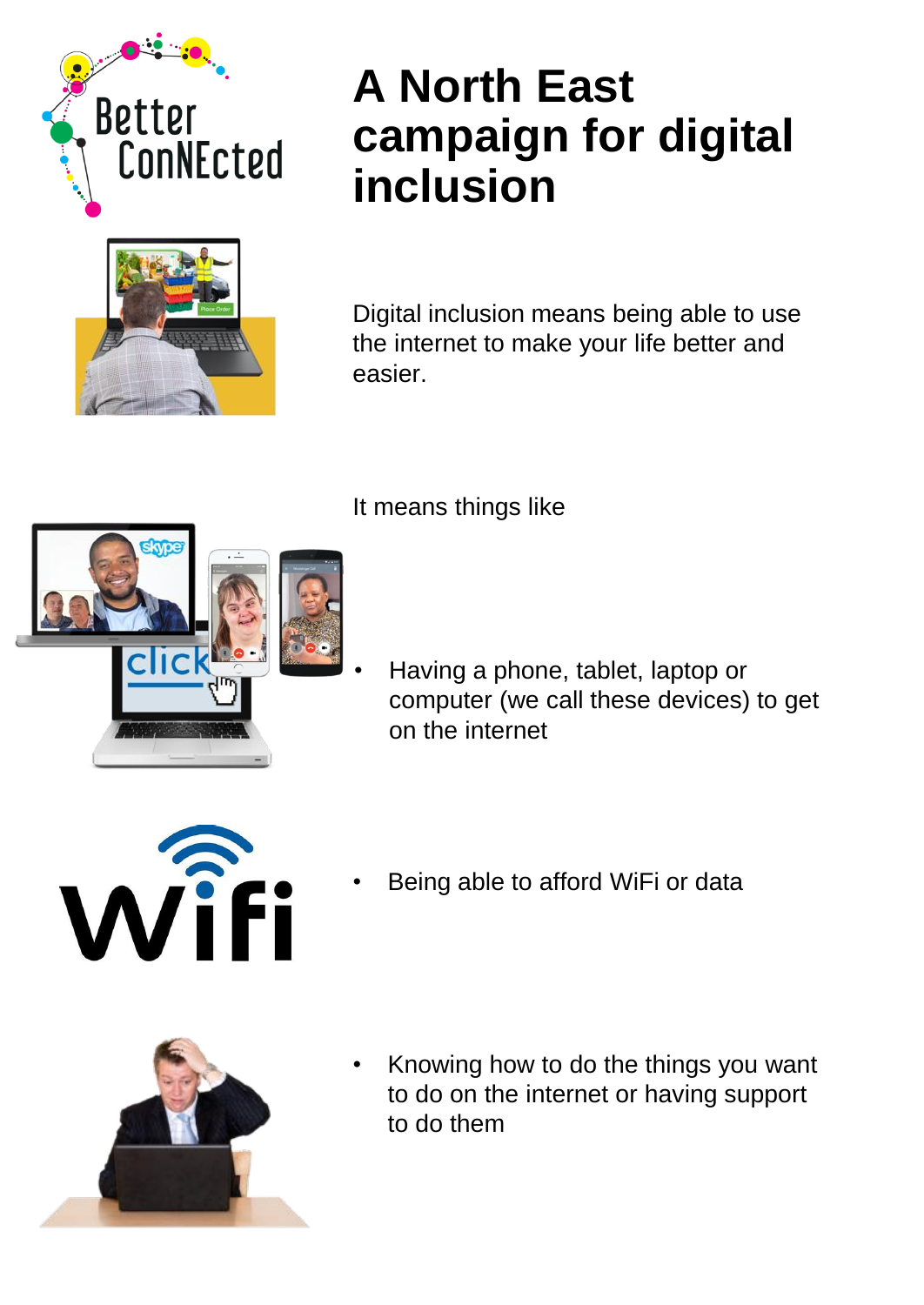

Being able to use the internet is not a luxury.

It is something that everyone has the right to do.



Better Connected is a campaign that is happening in the North East.



People who think this is important are working together to speak up and make things happen.

Anyone can get involved in the campaign.



The campaign has 4 different parts to it.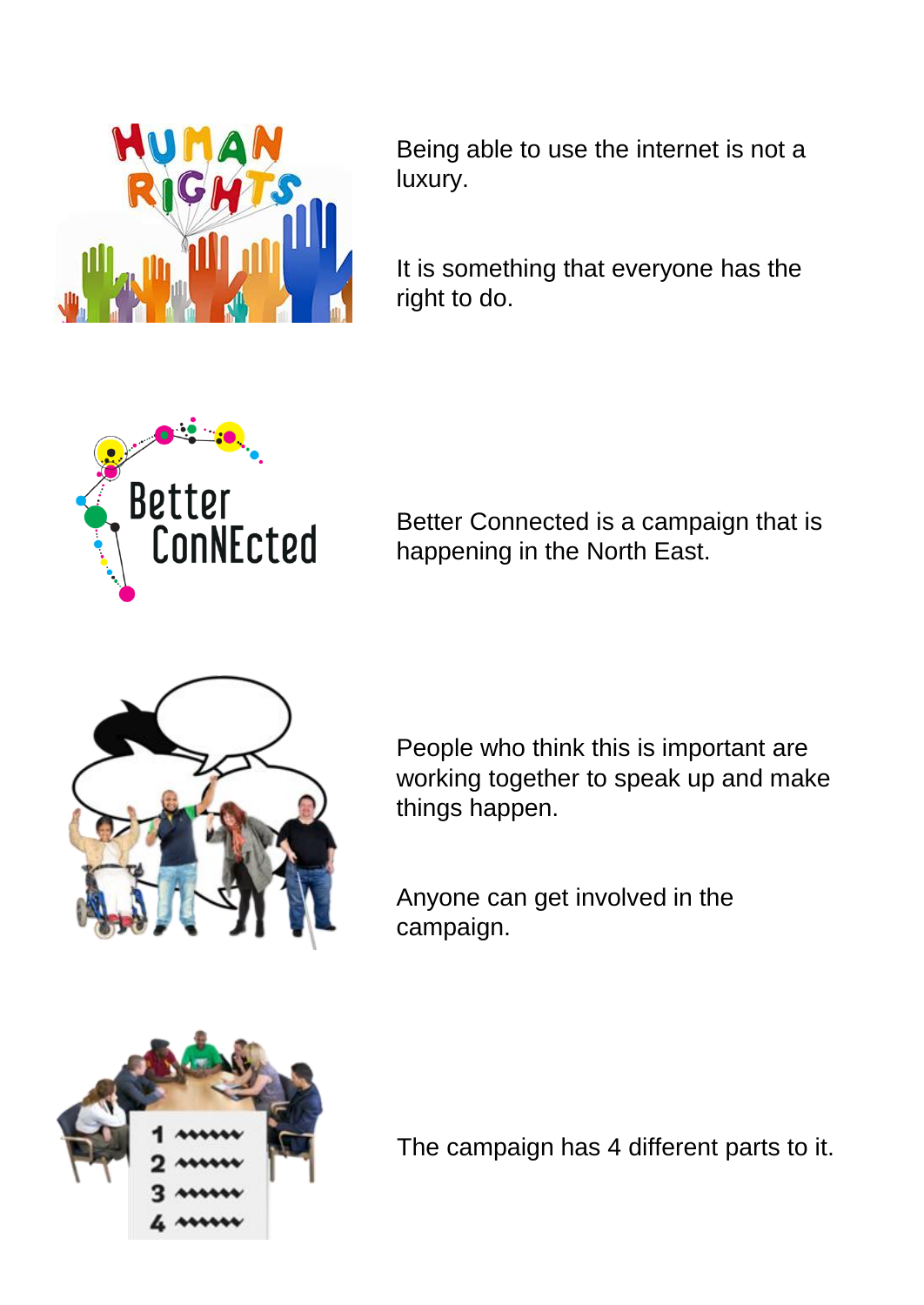

**1. Helping people who do not have a device or who can't afford WiFi or data**

We are working with these 2 organisations to try to help people who need a device to get one

- DevicesDotNow
- Good Things Foundation



We are talking to WiFi companies about making it cheaper

#### **2. Making things more accessible**

We will work with companies to help them make their websites more accessible.

This is so people can do things like shopping and paying bills on the internet.



We will talk to companies about how to make their internet services more accessible..

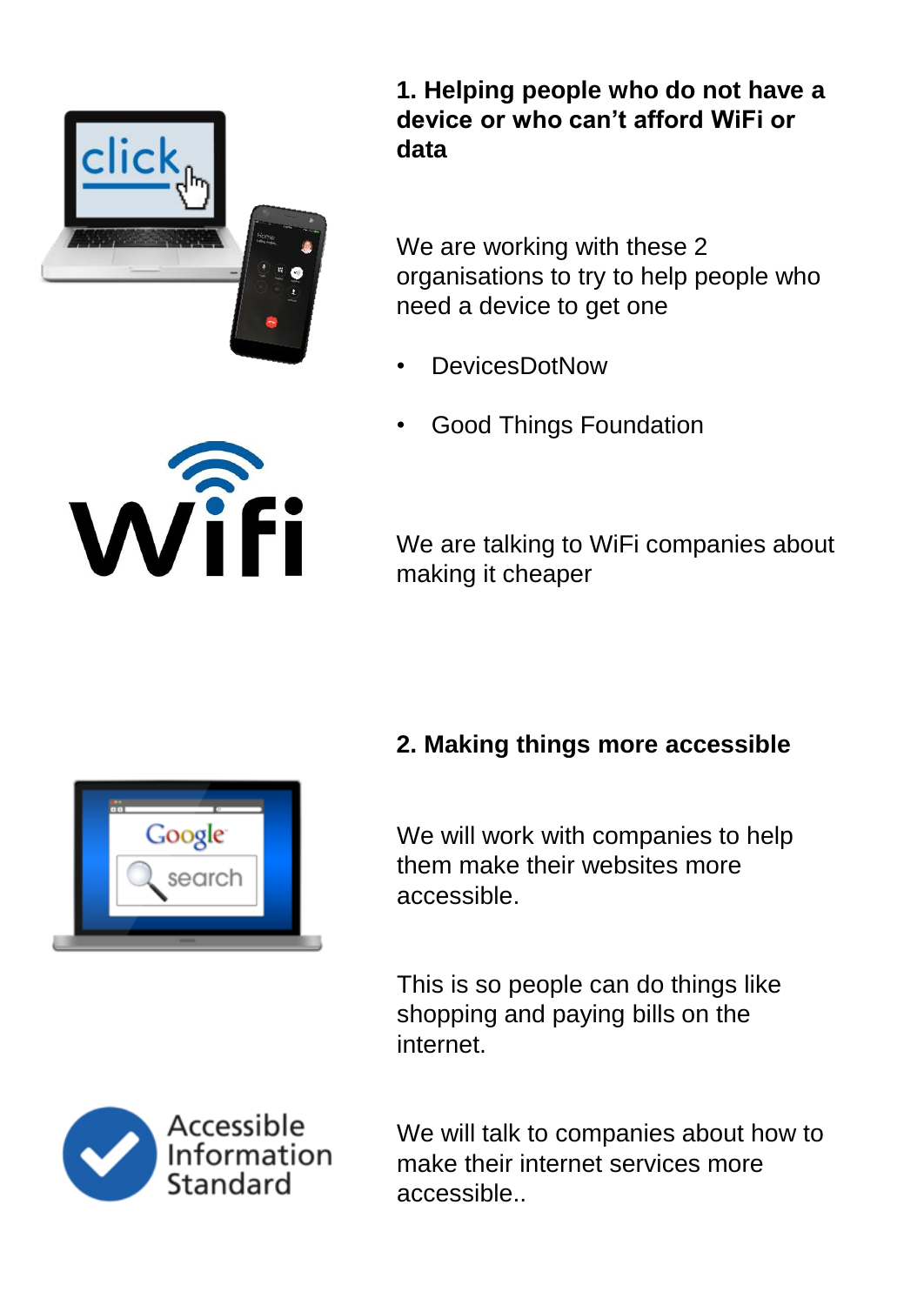



#### **3. Helping Local Authorities to include everyone**

Talking to local councils in the North East to explain why everyone has the right to be on the internet.

Asking them to make sure their internet services are accessible.

Explaining to them why this an important part of equality.

### **4. Changing the way people think**

Helping people to understand that being able to use the internet is not a luxury.

It is something that everyone has the right to use.

Asking people to join the campaign to speak up for people who cannot use the internet the same as everyone else.